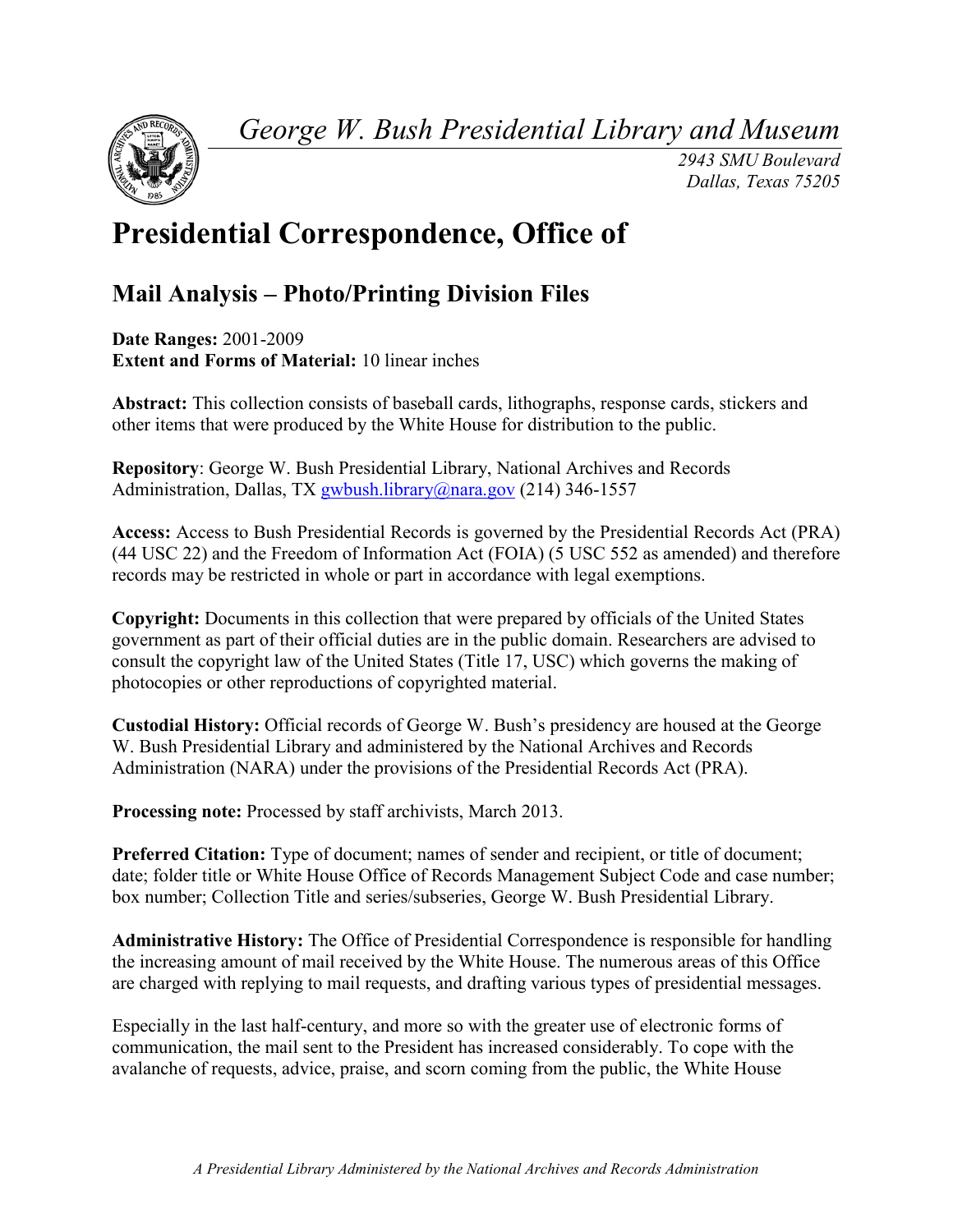employs a staff of nearly eighty full-time employees and interns, as well as several dozen more volunteers. Their role is to sort incoming mail and answer as much of it as possible.

Presidential greetings, intended as recognition of important events for individuals such as birthdays, marriages, and graduations; presidential messages, written for particular groups or events; and presidential proclamations, intended to mark annual holidays or other national occasions in which a ceremonial document from the President is appropriate, are also the responsibility of the Office of Presidential Correspondence.

Additionally, this Office manages the White House Comment Line, which enables the public to contact the White House via telephone; and the Gift Office, in charge of receiving and tracking gifts from both domestic and foreign sources. The George W. Bush administration added a calligrapher to the Correspondence Office, whose job is to prepare an official photograph of the President with a visitor or dignitary that is then sent to that person as a gift. This calligrapher is separate from the one employed by the Chief Usher for official functions.

**Scope and Content Note:** Administration baseball cards, bookmarks, envelopes, information sheets, lithographs, response cards, stickers, and related items are contained within this series. All items in this series were presumably mailed to members of the public who wrote in to the White House. Although each item in this series was created by the White House in large quantities, three samples were selected for inclusion. The majority of items were sampled from boxes that contained only bulk materials, however, some items were removed from boxes that contained a mixture of unique presidential records and bulk materials.

**System of Arrangement:** This collection is arranged alphabetically by folder title.

## **Related Collections:**

The following collections also consist almost exclusively of bulk items:

Bush43 Sample Collection Calligraphy Office, White House: Printed Ephemera Presidential Correspondence, Office of: Student Correspondence – Enclosures Presidential Correspondence, Office of – Presidential Proclamations: Blue Line Proclamations Presidential Correspondence, Office of – Presidential Proclamations: Proclamations Visitors Office, White House: Printed Ephemera

# **Container List:**

## **Box 1**

- 1 America's Fund for Afghan Children (AFAC) Responses
- 2 Assorted Responses [Folder 1]
- 3 Assorted Responses [Folder 2]
- 4 Assorted Responses [Folder 3]
- 5 Assorted Responses [Folder 4]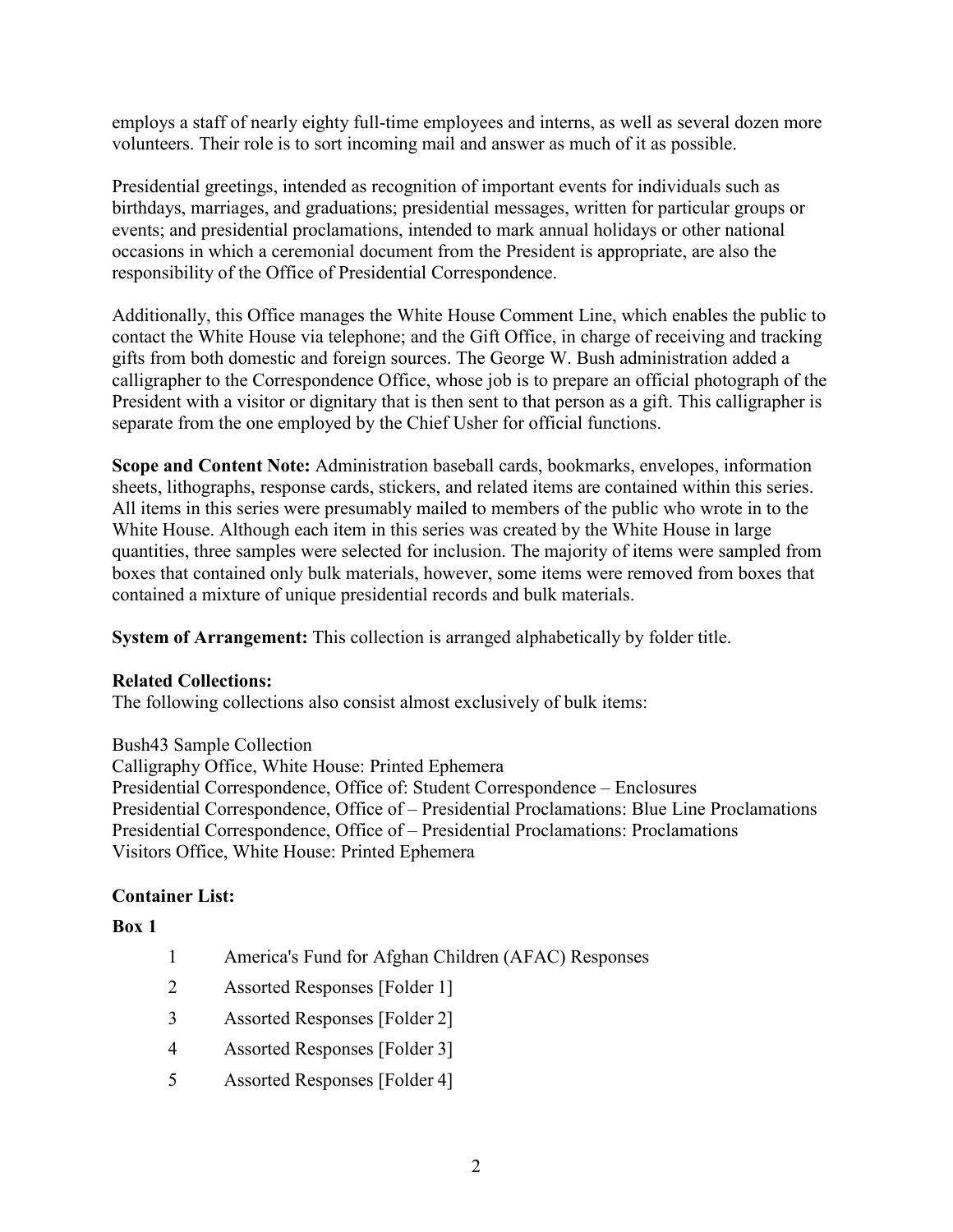- Baseball Cards Assorted [Folder 1]
- Baseball Cards Assorted [Folder 2]
- Baseball Cards Laura Bush [Folder 1]
- Baseball Cards Laura Bush [Folder 2]
- Baseball Cards Lynne Cheney
- Baseball Cards President George W. Bush [Folder 1]
- Baseball Cards President George W. Bush [Folder 2]
- Baseball Cards Presidential Pets [Folder 1]
- Baseball Cards Presidential Pets [Folder 2]
- Baseball Cards Vice President Dick Cheney [Folder 1]
- Baseball Cards Vice President Dick Cheney [Folder 2]
- Baseball Cards Vice Presidential Pets
- The Bill of Rights
- Biography of Laura Welch Bush, Large Print and Braille Edition
- Biography of President George W. Bush, Large Print and Braille Edition
- Bookmarks
- Doorhangers
- Enclosures
- Facsimile Signature Cards George W. Bush and Laura Bush
- Holiday Card Responses [Folder 1]
- Holiday Card Responses [Folder 2]
- Holiday Card Responses [Folder 3]
- Holiday Card Responses [Folder 4]
- Lithograph Photos from 2001 Inaugural Ball [Folder 1]
- Lithograph Photos from 2001 Inaugural Ball [Folder 2]
- Lithograph Photos from 2001 Inaugural Ball [Folder 3]
- Lithograph Photos of Air Force One
- Lithograph Photos of Laura Bush [Folder 1]
- Lithograph Photos of Laura Bush [Folder 2]
- Lithograph Photos of Laura Bush [Folder 3]
- Lithograph Photos of Laura Bush [Folder 4]
- Lithograph Photos of Lynne Cheney [Folder 1]
- Lithograph Photos of Lynne Cheney [Folder 2]